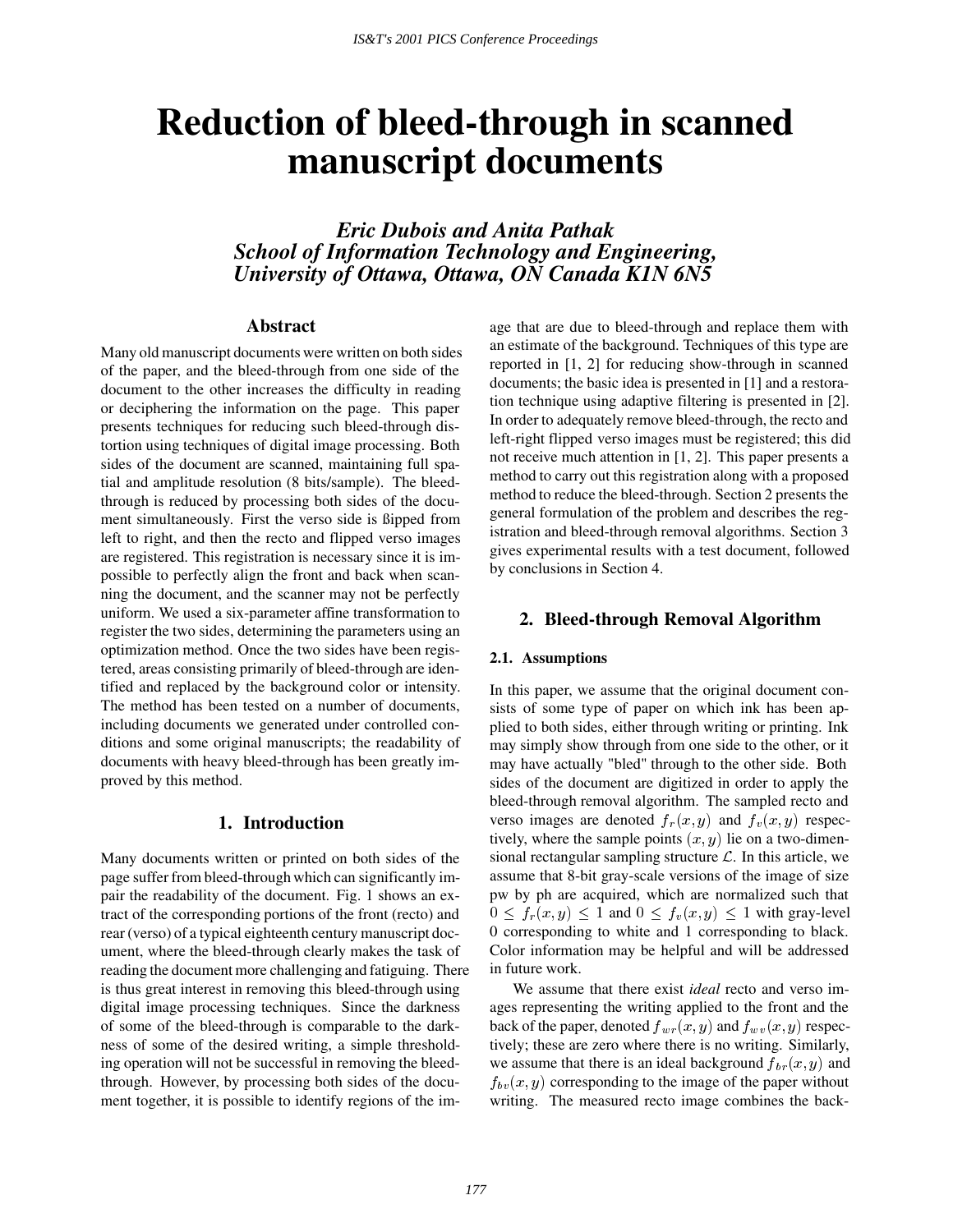



*Figure 1*: *Extracts of recto and verso sides of a document with significant bleed-through.*

ground, the ideal recto image, and the left-right flipped ideal verso image in some way:

$$
f_r(x,y) = \mathcal{C}(f_{br}(x,y), f_{wr}(x,y), \mathcal{R}f_{wv}(x,y)) \qquad (1)
$$

where  $R$  is a linear operator that performs a left-right  $\beta$ ip of an image:

$$
g = \mathcal{R}f : \qquad g(x, y) = f(pw - x, y) \tag{2}
$$

A simple additive model would be

$$
f_r(x,y) = f_{br}(x,y) + f_{wr}(x,y) + \alpha \mathcal{R} f_{wv}(x,y) \quad (3)
$$

where  $\alpha$  represents attenuation of the verso writing in the bleed-through process. This model is probably reasonably accurate except where  $f_{wr}$  and  $\mathcal{R}f_{wv}$  overlap. Another possible model is

$$
f_r(x,y) = \max(f_{br}(x,y), f_{wr}(x,y), \alpha \mathcal{R} f_{wv}(x,y)).
$$
\n(4)

The measured verso image is obtained in a similar fashion. However, since the two sides are scanned in separate operations, the two scanning rasters will not be aligned; they will differ by some offset, rotation and possible skew. The ideal measured verso image with perfect registration is given by

$$
f_v^I(x, y) = \mathcal{C}(f_{bv}(x, y), f_{wv}(x, y), \mathcal{R}f_{wr}(x, y))
$$
 (5)

where the coordinate systems of the recto and verso are perfectly aligned. However, the actual measured verso image is

$$
f_v(x,y) = \mathcal{A}_p f_v^I(x,y) \tag{6}
$$

where  $A_p$  is a linear operator that models the geometric distortion between the two scanning lattices. In our work, we have assumed that  $A_p$  is an affine transformation specified by six parameters  $p = (p_{11}, p_{12}, p_{13}, p_{21}, p_{22}, p_{23})$ defined by

$$
g = A_p f :
$$
  
 
$$
g(x, y) = f(p_{11}x + p_{12}y + p_{13}, p_{21}x + p_{22}y + p_{23}).
$$
 (7)

#### **2.2. Problem formulation**

With these assumptions, the bleed-through removal problem can be stated as follows: given the sampled recto and verso images  $f_r$  and  $f_v$ , estimate the restored images

$$
\hat{f}_r(x,y) = \mathcal{C}(f_{br}(x,y), f_{wr}(x,y), 0) \tag{8}
$$

$$
\hat{f}_v(x, y) = C(f_{bv}(x, y), f_{wv}(x, y), 0).
$$
 (9)

The problem can be broken down into two steps:

- 1. Estimate  $f_v^I$  using  $f_v$  and  $f_r$  (registration).
- 2. Estimate  $f_r$  and  $f_v$  from  $f_r$  and  $f_v$  (restoration).

#### **2.3. Registration**

The registration problem is to estimate the ideal verso image  $f_n^I(x, y)$  of Eq. 5 using the observed recto and verso images  $f_r(x, y)$  and  $f_v(x, y)$ . In our case, registration would involve shifts of at most a few millimeters, rotations of at most a few degrees, and possibly some mild geometric distortion, which is well suited to the affine model. From Eq. 6, we see that  $f_v^I = A_p^{-1} f_v$ . If the matrix

$$
\begin{bmatrix} p_{11} & p_{12} \\ p_{21} & p_{22} \end{bmatrix}
$$

is non-singular, then the inverse operator  $A_p^{-1}$  exists and is also an affine transformation operator, say  $A_s$ , where the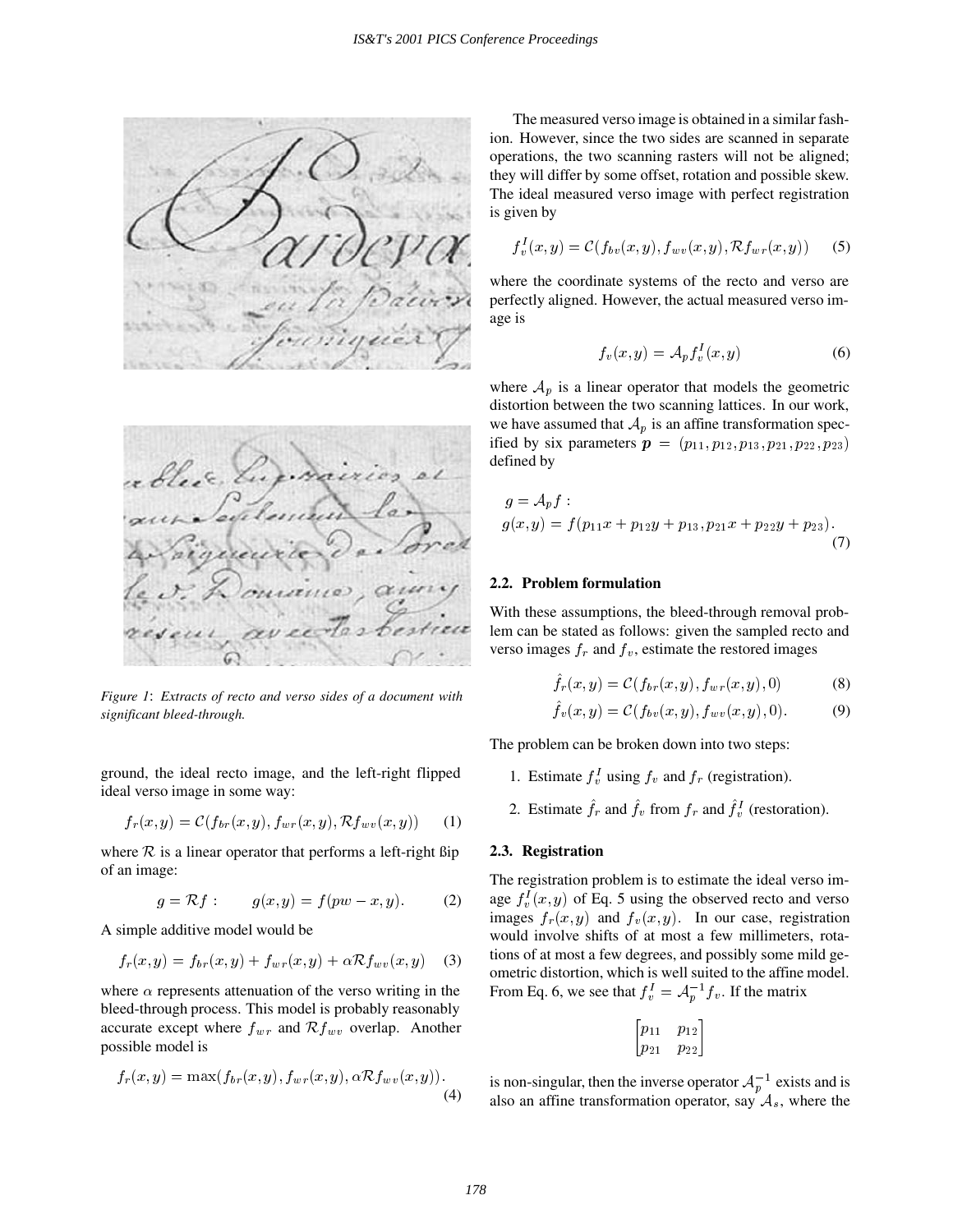parameters of  $A_s$  are given by

$$
\begin{bmatrix} s_{11} & s_{12} \\ s_{21} & s_{22} \end{bmatrix} = \begin{bmatrix} p_{11} & p_{12} \\ p_{21} & p_{22} \end{bmatrix}^{-1}
$$
 (10)

$$
\begin{bmatrix} s_{13} \\ s_{23} \end{bmatrix} = - \begin{bmatrix} p_{11} & p_{12} \\ p_{21} & p_{22} \end{bmatrix}^{-1} \begin{bmatrix} p_{13} \\ p_{23} \end{bmatrix}
$$
 (11)

Thus it is equivalent to estimate the parameter vector s of the inverse affine transformation  $A_s = A_n^{-1}$ .

Assume the simple linear combining model for  $\mathcal{C}$ . Then

$$
f_r = f_{br} + f_{wr} + \alpha \mathcal{R} f_{wv} \tag{12}
$$

$$
f_v^I = f_{bv} + f_{wv} + \alpha \mathcal{R} f_{wr} \tag{13}
$$

$$
f_v = \mathcal{A}_p f_{bv} + \mathcal{A}_p f_{wv} + \alpha \mathcal{A}_p \mathcal{R} f_{wr} \tag{14}
$$

The registration problem amounts to aligning the writing in the flipped verso with the bleed-through in the recto, and the bleed-through in the flipped verso with the writing on the recto. Let  $A_q$  be a candidate or trial for the inverse transformation  $A_n^{-1}$ . Then

$$
\mathcal{A}_q f_v = \mathcal{A}_q \mathcal{A}_p f_{bv} + \mathcal{A}_q \mathcal{A}_p f_{wv} + \alpha \mathcal{A}_q \mathcal{A}_p \mathcal{R} f_{wr} \quad (15)
$$

and so

$$
\mathcal{R}\mathcal{A}_q f_v = \mathcal{R}\mathcal{A}_q \mathcal{A}_p f_{bv} + \mathcal{R}\mathcal{A}_q \mathcal{A}_p f_{wv} + \alpha \mathcal{R}\mathcal{A}_q \mathcal{A}_p \mathcal{R} f_{wr}.
$$
\n(16)

The difference between the recto image and the flipped transformed verso is thus

$$
f_r - \mathcal{R}\mathcal{A}_q f_v = (f_{br} - \mathcal{R}\mathcal{A}_q\mathcal{A}_p f_{bv}) +
$$
  

$$
(\mathcal{I} - \alpha \mathcal{R}\mathcal{A}_q\mathcal{A}_p \mathcal{R}) f_{wr} + (\alpha \mathcal{R} - \mathcal{R}\mathcal{A}_q\mathcal{A}_p) f_{wv}. \quad (17)
$$

It can be shown that under mild assumptions  $||f_r - R\mathcal{A}_q f_v||^2$ will be minimized when  $A_q = A_p^{-1}$ , where

$$
||g||^2 = \sum_{(x,y)\in\mathcal{L}} (g(x,y))^2.
$$

Then, the parameters of the inverse affine transformation operator can be estimated by solving the optimization problem

$$
\widehat{\mathbf{s}} = \arg\min_{\mathbf{a}} \|f_r - \mathcal{R}\mathcal{A}_q f_v\|^2 \tag{18}
$$

so that

$$
\hat{f}_v^I = \mathcal{A}_{\hat{s}} f_v. \tag{19}
$$

Note that  $A_q f_v$  involves computing values of  $f_v$  that are not on the original sampling structure  $\mathcal{L}$ . These samples must be computed with a suitable interpolation scheme such as bilinear or bicubic interpolation.

#### **2.4. Restoration**

Once we have registered the recto and the ßipped verso images, we must estimate  $f_r$  and  $f_v$  using  $f_r$  and  $f_v^I$ . We discuss the procedure to estimate  $f_r$ ; the procedure to determine  $f_v$  is similar. Our approach is to identify the regions of the recto image corresponding to bleed-through only, and replace these areas with an estimate of the background.

The observed recto image can be partitioned into four regions characterized as follows:

- A There is recto writing but no bleed-through. In this case  $f_r(x, y)$  should have a high value and  $\mathcal{R}f_n^I(x,y) \approx \alpha f_r(x,y).$
- B There is bleed-through but no recto writing. In this case  $f_r(x, y) \approx \alpha \mathcal{R} f_v^I(x, y)$  where  $\mathcal{R} f_v^I(x, y)$  is a high value.
- C There is no recto writing and no bleed-through. Here both  $f_r(x, y)$  and  $\mathcal{R} f^I_r(x, y)$  are low values corresponding to background.
- D There is both recto writing and bleed-through. In this case  $f_r(x, y) \approx \mathcal{R} f_v^1(x, y)$  which are high values.

Based on these considerations, we can identify that a pixel  $(x, y)$  belongs to category B if  $\mathcal{R} f_v^I(x, y) > T$  AND  $f_r(x, y)/\mathcal{R} f_v^I(x, y) < \alpha_0$ , where T and  $\alpha_0$  are suitably chosen thresholds. If this condition is detected, the pixel is replaced with an estimate of the background intensity, which can be obtained using median filtering for example.

$$
\hat{f}_r(x,y) = \begin{cases} \hat{f}_{br}(x,y) & \text{if } (x,y) \in B, \\ f_r(x,y) & \text{otherwise.} \end{cases}
$$
 (20)

#### **3. Experimental Results**

We show here some results on a simple test document shown in Fig. 2 exhibiting significant bleed-through. By superimposing the recto and the flipped verso on the same image in Fig. 3, we see clearly the lack of registration. After applying the registration technique described above, the recto and the flipped verso are well aligned, as shown in Fig. 4. Finally, using the restoration algorithm described above, we obtain the recto image with suppressed bleed-through shown in Fig. 5.

#### **4. Conclusion**

Effective methods for reduction of bleed-through can greatly facilitate the task of reading old documents for the historical researcher. They can also improve the performance of